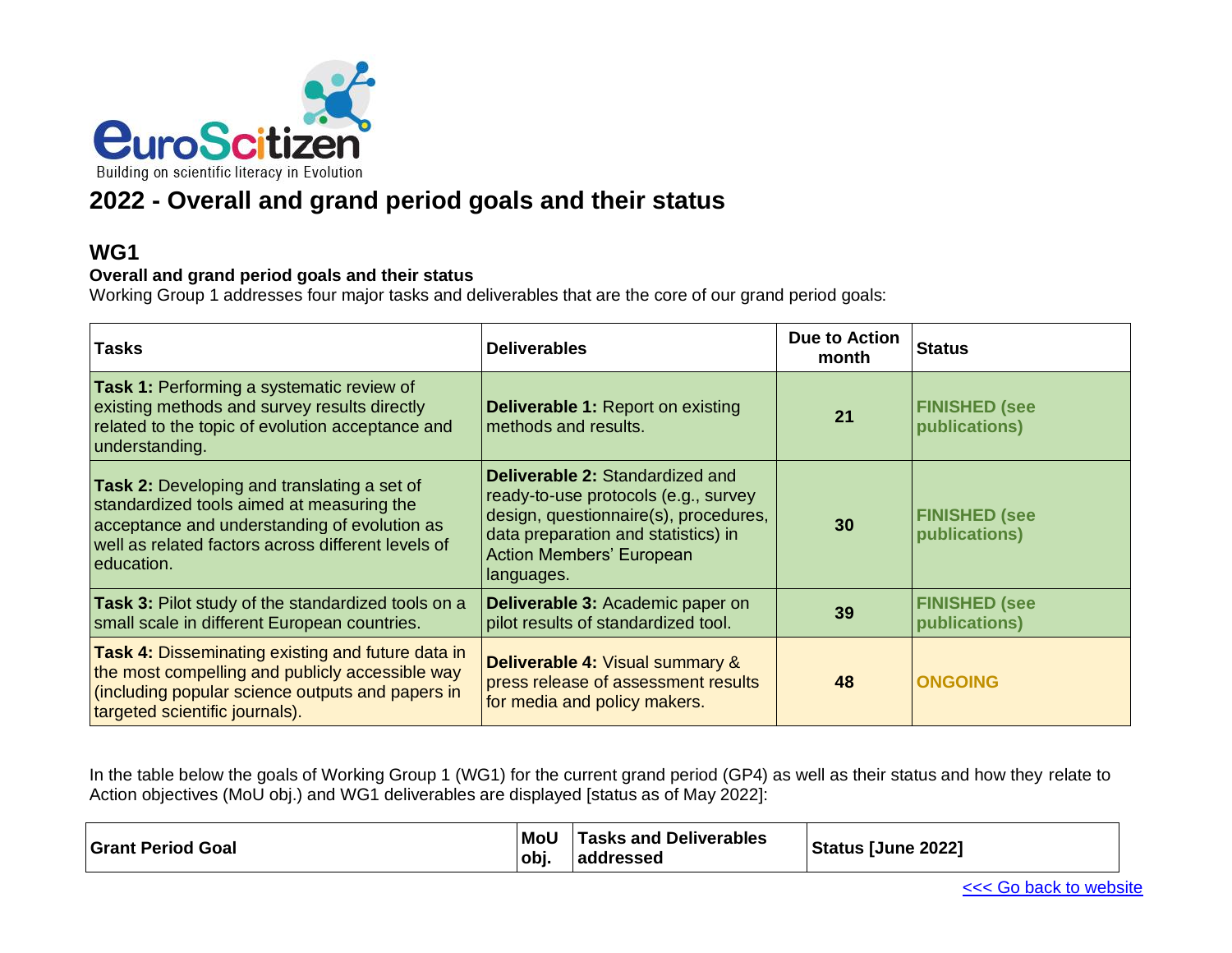| 1. Publish the manuscript about the overall results of<br>the main study on acceptance and knowledge about<br>evolution in Europe in a peer reviewed journal.           | 1, 4  | Task 3, Deliverable 3                              | <b>DONE:</b> Manuscript submitted to a peer<br>review journal and published (see<br>publications) |
|-------------------------------------------------------------------------------------------------------------------------------------------------------------------------|-------|----------------------------------------------------|---------------------------------------------------------------------------------------------------|
| 2. Writing a manuscript about knowledge about<br>evolution and misconceptions about evolutionary<br>concepts in Europe and submitting it to a peer reviewed<br>journal. | 1, 4  | <b>Extension (Task 3,</b><br><b>Deliverable 3)</b> | <b>ONGOING: Analyses are finished and</b><br>manuscript writing ongoing                           |
| 3. Disseminating data on acceptance and knowledge<br>about evolution to the general public across Europe.                                                               | 4, 11 | <b>Task 4, Deliverable 4</b>                       | <b>ONGOING: First draft of interactive</b><br>infographic available, finalization<br>ongoing      |
| 4. Visual summary and press release of assessment<br>results.                                                                                                           | 4, 11 | <b>Task 4, Deliverable 4</b>                       | <b>ONGOING: First draft of interactive</b><br>infographic available, finalization<br>ongoing      |
| 5. Plan and coordinate the sustainability of the Working<br>Group.                                                                                                      | 1, 7  | <b>Extension</b>                                   | <b>ONGOING: Session planned at WG1</b><br>meeting in Antwerp                                      |
| 6. Transversal: Plan and coordinate further analyses<br>with the aim to merge the data of WG1 and WG2.                                                                  | 1, 3  | <b>Extension (Task 3,</b><br><b>Deliverable 3)</b> | <b>ONGOING: Session planned at WG1</b><br>meeting in Antwerp, STSM call out                       |

| <b>Tasks</b>                                                                                                                                                                                                                                                                                                                                                                                                                   | <b>Deliverables</b>                                                                                                                                                                                                                                                                      | Due to<br><b>Action</b><br>month | l Status                                                                                                                                                 |
|--------------------------------------------------------------------------------------------------------------------------------------------------------------------------------------------------------------------------------------------------------------------------------------------------------------------------------------------------------------------------------------------------------------------------------|------------------------------------------------------------------------------------------------------------------------------------------------------------------------------------------------------------------------------------------------------------------------------------------|----------------------------------|----------------------------------------------------------------------------------------------------------------------------------------------------------|
| <b>Task 1:</b> A WG meeting dedicated to<br>examining the schools' curricula from the<br>participating countries<br>and focusing on a) the ages at which<br>evolution is taught, b) the allocated time for<br>evolution teaching, c)<br>the content and accuracy of the evolutionary<br>concepts and d) potential contexts to learn<br>about evolution<br>using existing curricula and links to daily<br>life/societal issues. | <b>Deliverable 1:</b> Academic paper and report on<br>the comparative results of the analysis of the<br>schools'<br>curricula with suggestions to explore evolution<br>from elementary school. Results will also be<br>presented<br>in the media in each country's language (Task<br>1). | 12                               | <b>First publication with the</b><br>framework published<br><b>ONGOING: Second publication</b><br>with the comparison between<br>countries being written |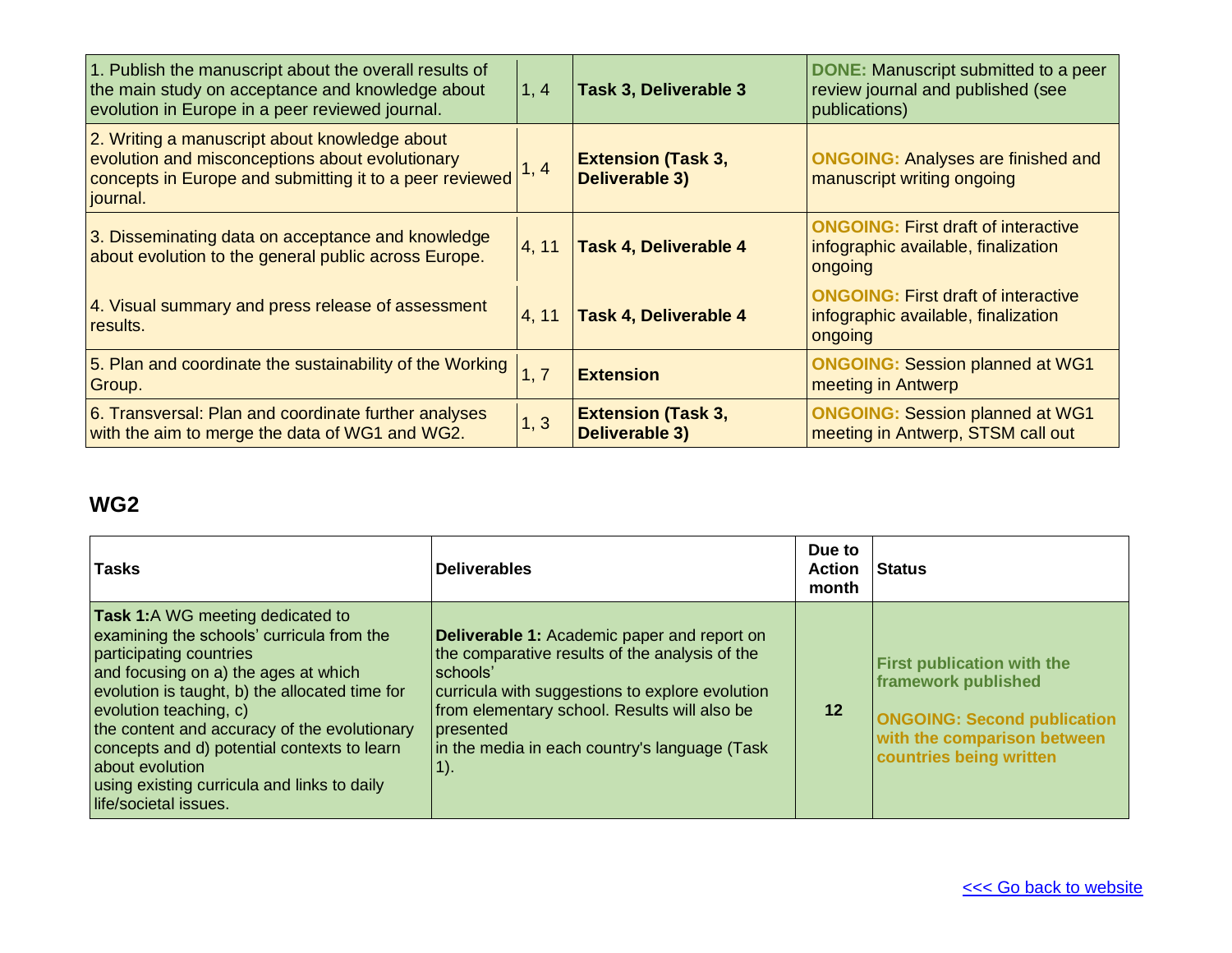| Task 2: Construct a questionnaire to gather<br>data regarding teachers' CK and PCK to<br>teach about evo-<br>lution and their attitudes and self-efficacy<br>beliefs to teach this subject.                                                                                         | <b>Deliverable 2: Academic paper on the</b><br>comparative results of teachers' and students'<br>misconceptions about evolution and the socio-<br>cultural factors that might have influenced them<br>as well as of the analysis of the students'<br>understanding about evolution across different<br>developmental stages to inform curriculum<br>design (Tasks 2). | 24 | <b>First publication with the</b><br>evaluation framework for<br>elementary school students'<br>evolution understanding<br>published<br><b>ONGOING: Second publication</b><br>with the comparison between<br>countries delayed. Framework<br>is being piloted in several<br>countries |
|-------------------------------------------------------------------------------------------------------------------------------------------------------------------------------------------------------------------------------------------------------------------------------------|-----------------------------------------------------------------------------------------------------------------------------------------------------------------------------------------------------------------------------------------------------------------------------------------------------------------------------------------------------------------------|----|---------------------------------------------------------------------------------------------------------------------------------------------------------------------------------------------------------------------------------------------------------------------------------------|
| <b>Task 3: Fostering cooperation among</b><br>educators and researchers from the<br>participating countries to<br>collect and analyse data regarding the way<br>that evolution is presented in school<br>textbooks.                                                                 | <b>Deliverable 3: Academic paper on the manner</b><br>in which school textbooks present evolution<br>together with proposals increasing its efficacy<br>(Task 3).                                                                                                                                                                                                     | 36 | <b>ONGOING: Draft paper is being</b><br>finalised                                                                                                                                                                                                                                     |
| <b>Task 4: Establishing STSMs that will identify</b><br>and evaluate methodologies, strategies,<br>events and formal<br>and non-formal contexts used to empower<br>teachers of different grades to teach about<br>evolution. Best<br>practices will be identified and disseminated. | <b>Deliverable 4: Academic paper that evaluates</b><br>the strategies used in initial teacher training and<br>professional development actions on science<br>and evolution education together with reports<br>containing recommendations to enhance science<br>and evolution teaching skills in different<br>countries (Task 4).                                      | 48 | <b>ONGOING</b>                                                                                                                                                                                                                                                                        |

| Grant Period Goal                                                                                         | <b>MoU</b><br>obj. | <b>Tasks and</b><br><b>Deliverables</b><br>addressed | Status [June 2022]                                                     |
|-----------------------------------------------------------------------------------------------------------|--------------------|------------------------------------------------------|------------------------------------------------------------------------|
| GP19: Submission of the curricula analysis paper to an<br>international peer reviewed journal             | 1,4                | <b>T1, D1</b>                                        | <b>ONGOING: data collected, paper is being</b><br>written              |
| GP20: Evaluate the differences between students'<br>evolution understanding across grades                 | 1,4,8              | D <sub>2</sub>                                       | <b>ONGOING: evaluation tool being piloted in</b><br><b>6 countries</b> |
| GP21: Submission of the text book analysis paper to an<br>international peer reviewed journal             | 1,4                | T <sub>3</sub> , D <sub>3</sub>                      | <b>ONGOING: data collected, paper is being</b><br>finalised            |
| GP22: To draft a paper characterising teacher training<br>actions offered by the by members of the action | 2,4                | D <sub>4</sub>                                       | <b>ONGOING: interviews already performed.</b>                          |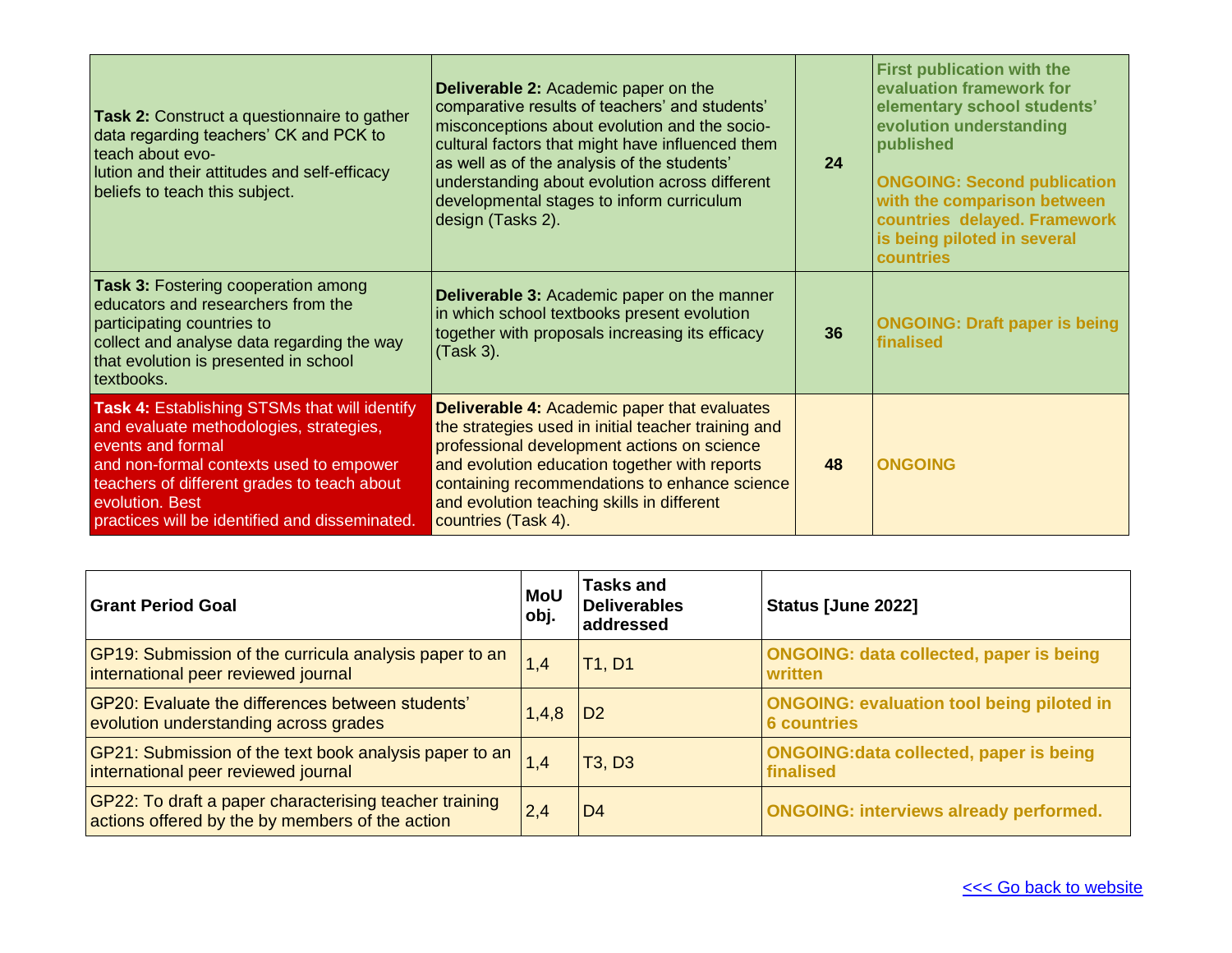| GP23: To offer teacher training actions on evolution<br>education. | $ 3,4,9 $ D4 |  | <b>DONE:</b> at EvoKE meeting |
|--------------------------------------------------------------------|--------------|--|-------------------------------|
|--------------------------------------------------------------------|--------------|--|-------------------------------|

Working Group 1 addresses four major tasks and deliverables that are the core of our grand period goals:

| <b>Tasks</b>                                                                                                                                                                                                  | <b>Deliverables</b>                                                                                                                                                                                   | <b>Due to Action</b><br>month | <b>Status</b>                                                |
|---------------------------------------------------------------------------------------------------------------------------------------------------------------------------------------------------------------|-------------------------------------------------------------------------------------------------------------------------------------------------------------------------------------------------------|-------------------------------|--------------------------------------------------------------|
| <b>Task 1:</b> Organizing a WG meeting to identify<br>science exhibitions, exhibits and activities that<br>present<br>evolution-related topics and retrieve any available<br>assessment data on their impact. | <b>Deliverable 1: Report of pilot study of</b><br>assessment of informal learning<br>environments in evolution education<br>(exhibits and other activities)                                           | 18                            | <b>FINISHED</b><br>(see Zenodo)                              |
| Task 2: Organizing a workshop that will establish<br>a set of best practices/guidelines for<br>creating/restruc-<br>turing museum exhibitions, exhibits and<br>educational programs on evolution.             | <b>Deliverable 2: Publication and</b><br>dissemination of a set of best practices<br>for creating/revising museum exhibitions,<br>exhibits and educational programs                                   | 27                            | <b>ONGOING (but 95%</b><br>ready for Zenodo)                 |
| <b>Task 3: Organizing a workshop that will explore</b><br>assessment strategies to evaluate evolution<br>exhibits (in collaboration with WG1).                                                                | <b>Deliverable 3: Report of pilot study of</b><br>assessment of evolution exhibits and<br>activities in informal environments.                                                                        | 36                            | <b>ONGOING (1 report +</b><br>potentially 2<br>publications) |
| <b>Task 4: Establishing STSMs that will focus on</b><br>effective links and activities that could reinforce<br>learning both in- and outside of the classroom.                                                | <b>Deliverable 4: Dissemination of a</b><br>selection of evolution-based activities<br>that can be used both in and outside of<br>the classroom for teachers and the<br>informal education community. | 48                            | <b>ONGOING</b><br>(dashboard)                                |

| <b>Grant Period Goal</b>                                                                         | <b>MoU</b><br>obj. | <b>Tasks and</b><br><b>Deliverables</b><br>addressed | <b>Status [June 2022]</b>                                                                                                                 |
|--------------------------------------------------------------------------------------------------|--------------------|------------------------------------------------------|-------------------------------------------------------------------------------------------------------------------------------------------|
| WG3: Analysis of the results of the<br>assessments of non-formal evolution-<br>themed activities | 1, 2, 8            | <b>Deliverable 3</b>                                 | <b>ONGOING:</b> Analyses are currently ongoing for exhibition<br>in Zurich and the WG3 online workshop on evolution<br><b>VMG ongoing</b> |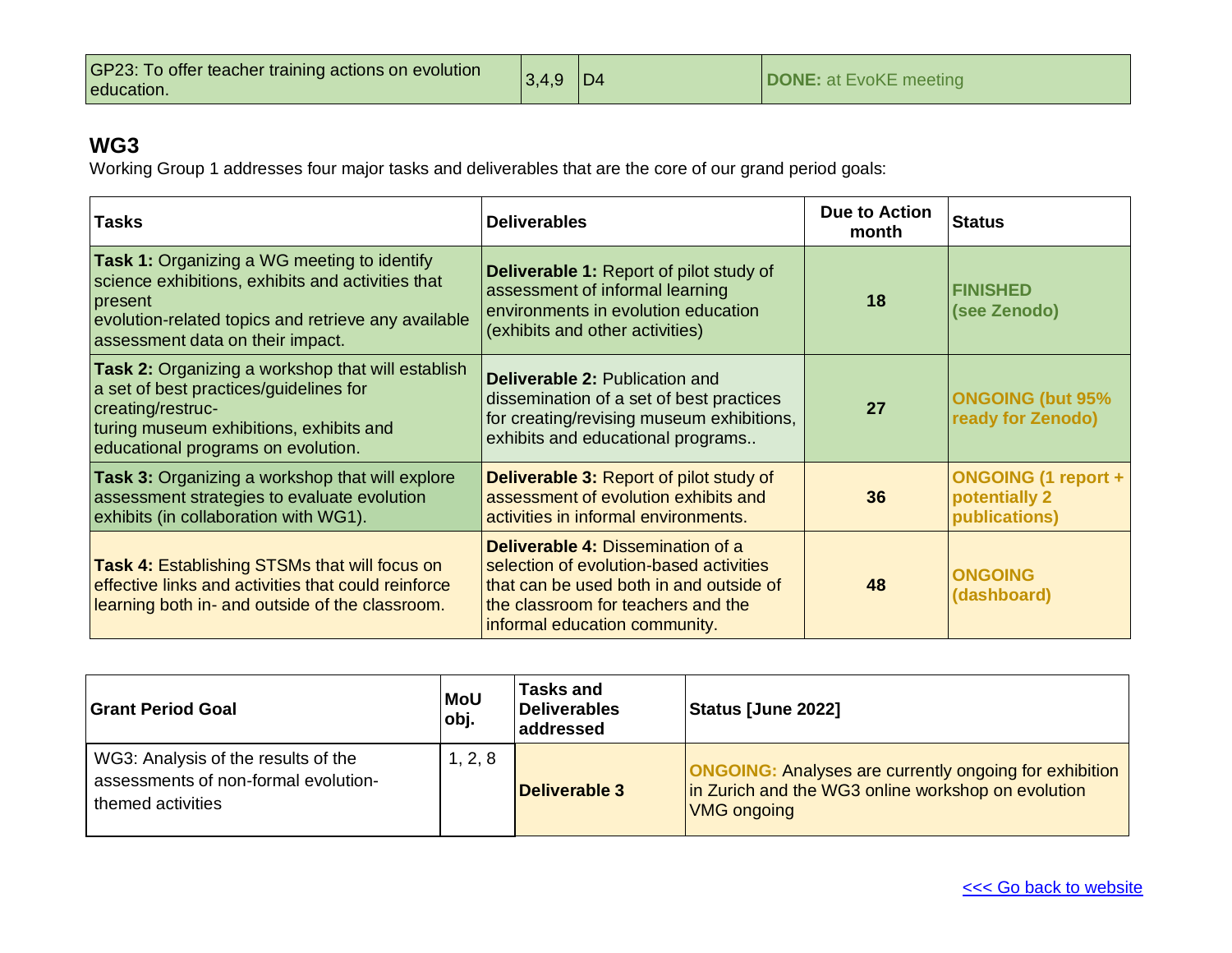| WG3: Implementing tested assessment<br>instruments to broader range of non-formal<br>evolution-themed activities                                                                                                                                     | 3,10                    | <b>Task 3, Deliverable</b>                                | <b>FINISHED: Based on the WG1/WG3 Workshop two</b><br>assessments have been done - for a physical exhibition<br>and for the online workshop  |
|------------------------------------------------------------------------------------------------------------------------------------------------------------------------------------------------------------------------------------------------------|-------------------------|-----------------------------------------------------------|----------------------------------------------------------------------------------------------------------------------------------------------|
| WG3: Development of an online workshop<br>to explain basic evolution concepts to<br>teachers, educators, journalists and artists +<br>development of the assessment workshop<br>to teach stakeholders how to assess<br>nonformal learning activities | 2,3,4,7,<br>9,11        | Task 3, Task 4,<br>Deliverable 3,<br><b>Deliverable 4</b> | FINISHED: both online Evolution decoded workshop on<br>April 28th, and Assessment decoded workshop on May<br>31st; VMG completed             |
| WG3: Report of pilot study of assessment of<br>evolution exhibits and activities in informal<br>environments                                                                                                                                         | 1,2,8                   | <b>Extension</b><br>(Deliverable 3)                       | <b>ONGOING:</b> the outline of the report has been written at<br>the meeting in Belgrade, as well as a plan for drafting two<br>publications |
| WG3: Dissemination of a selection of<br>evolution-based activities that can be used<br>both in and outside of the classroom for<br>teachers and the informal education<br>community                                                                  | 2,4,9,1<br>$\mathbf{1}$ | <b>Extension (Task 4,</b><br>Deliverable 4)               | <b>ONGOING:</b> First draft of interactive infographic available,<br>additional activities will be added until the end of the<br>action      |
| WG3: Establishing STSMs that will focus on<br>effective links and activities that could<br>reinforce learning both in- and outside of the<br>classroom.                                                                                              | 2,3,4,7,<br>11          | <b>Extension (Task 4)</b>                                 | <b>ONGOING: one STSM accomplished in October 2021</b><br>Another STSM/VMG to be established                                                  |

| <b>Tasks</b>                                                                                                                                                                                                                  | <b>Deliverables</b>                                                                              | <b>Due to Action Status</b><br>month |                                                                                                                                                                                                |
|-------------------------------------------------------------------------------------------------------------------------------------------------------------------------------------------------------------------------------|--------------------------------------------------------------------------------------------------|--------------------------------------|------------------------------------------------------------------------------------------------------------------------------------------------------------------------------------------------|
| <b>Task 1:</b> Organizing an initial STSM that will collect<br>data on the current state of science-journalism and<br>science-media relationships in different countries<br>and search for existing initiatives in this area. | <b>Deliverable</b><br>1:Guide/compendium on linking<br>scientists and journalists<br>effectively |                                      | <b>ONGOING</b><br>Cata collected, we plan to<br>30 (originally) prepare final report during an<br>STSM (June '22) and prepare a<br>draft of a paper for submission<br>during extension period) |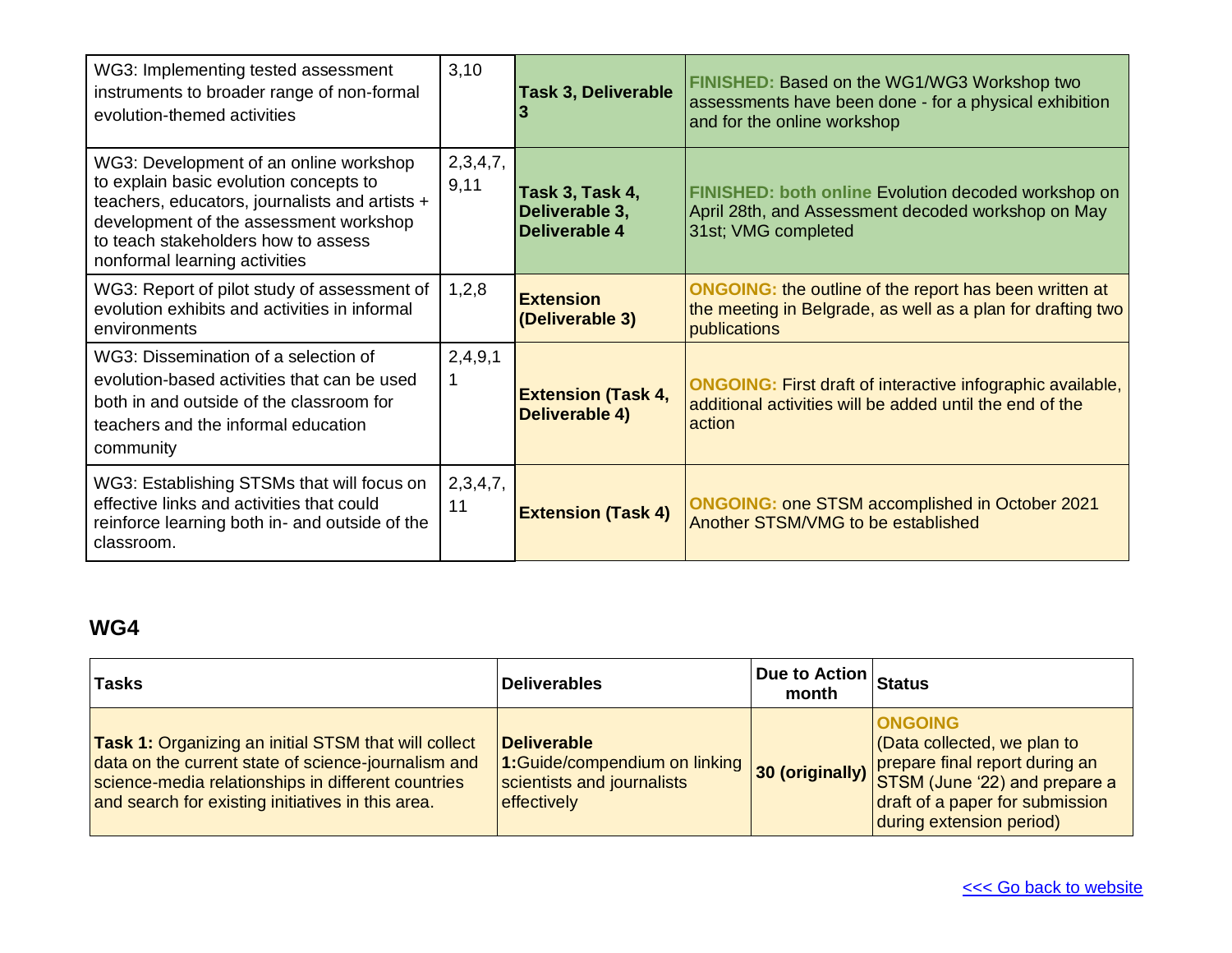| <b>Task 2: Promoting links between scientists and</b><br>journalists/publishers in communicating evolutionary<br>biology by means of a workshop for both groups that <b>Deliverable 2:</b> An online list of<br>will examine themes including how to find potential<br>matches between scientists and journalists or<br>whether to credit scientists as co-authors or external<br>ex-<br>perts. | projects that would benefit from<br>close science-media<br>cooperation | 36 (originally) | <b>ONGOING</b><br>(The Mastodon system was<br>setup and is operational; this<br>deliverable and general idea<br>turned out much more difficult<br>due to country differences and<br>cultural variation, we would still<br>like to see Mastodon as a proof<br>of a more general, developable<br>concept) |
|-------------------------------------------------------------------------------------------------------------------------------------------------------------------------------------------------------------------------------------------------------------------------------------------------------------------------------------------------------------------------------------------------|------------------------------------------------------------------------|-----------------|---------------------------------------------------------------------------------------------------------------------------------------------------------------------------------------------------------------------------------------------------------------------------------------------------------|
| <b>Task 3:</b> Organizing a workshop that will design a set<br>of best practices for public media and publishers<br>to demystify evolutionary biology and to present it as Science-Media TS<br>a modern, valuable and contributory field.                                                                                                                                                       | Deliverable 3: Reproducible                                            | 42 (originally) | <b>COMPLETED</b><br>(All done thanks to massive<br>effort from Rita and amazing<br>trainers; we consider it done<br>although the final protocol is still<br>being polished)                                                                                                                             |
| Task 4: Collation of best practices for science-<br>media relationships.                                                                                                                                                                                                                                                                                                                        | <b>Deliverable 4: Code of good</b><br>practices in science journalism  | 48              | <b>ONGOING</b><br>(Animations under production -<br>they will be also accompanied by<br>our own strategy on how to<br>promote it in our countries)                                                                                                                                                      |

| <b>Grant Period Goal</b>                                                                  | <b>MoU</b><br>obj. | <b>Tasks and Deliverables</b><br>addressed | Status [June 2022] |
|-------------------------------------------------------------------------------------------|--------------------|--------------------------------------------|--------------------|
| 1. Complete paper /report from science-media practices<br>questionnaire                   | 1,2,3              | T1, D1                                     | <b>ONGOING</b>     |
| 2. Operational real-life Mastodon platform aimed at<br>linking scientists and journalists | 3,6,7,<br>10       | T2, D2                                     | <b>ONGOING</b>     |
| 3. Completing the protocol for a scalable, reproducible<br>science-media training school  | 3,4,6,             | <b>T3, D3</b>                              | <b>ONGOING</b>     |
| 4. Complete animations                                                                    | 2,4,9              | T4, D4                                     | <b>ONGOING</b>     |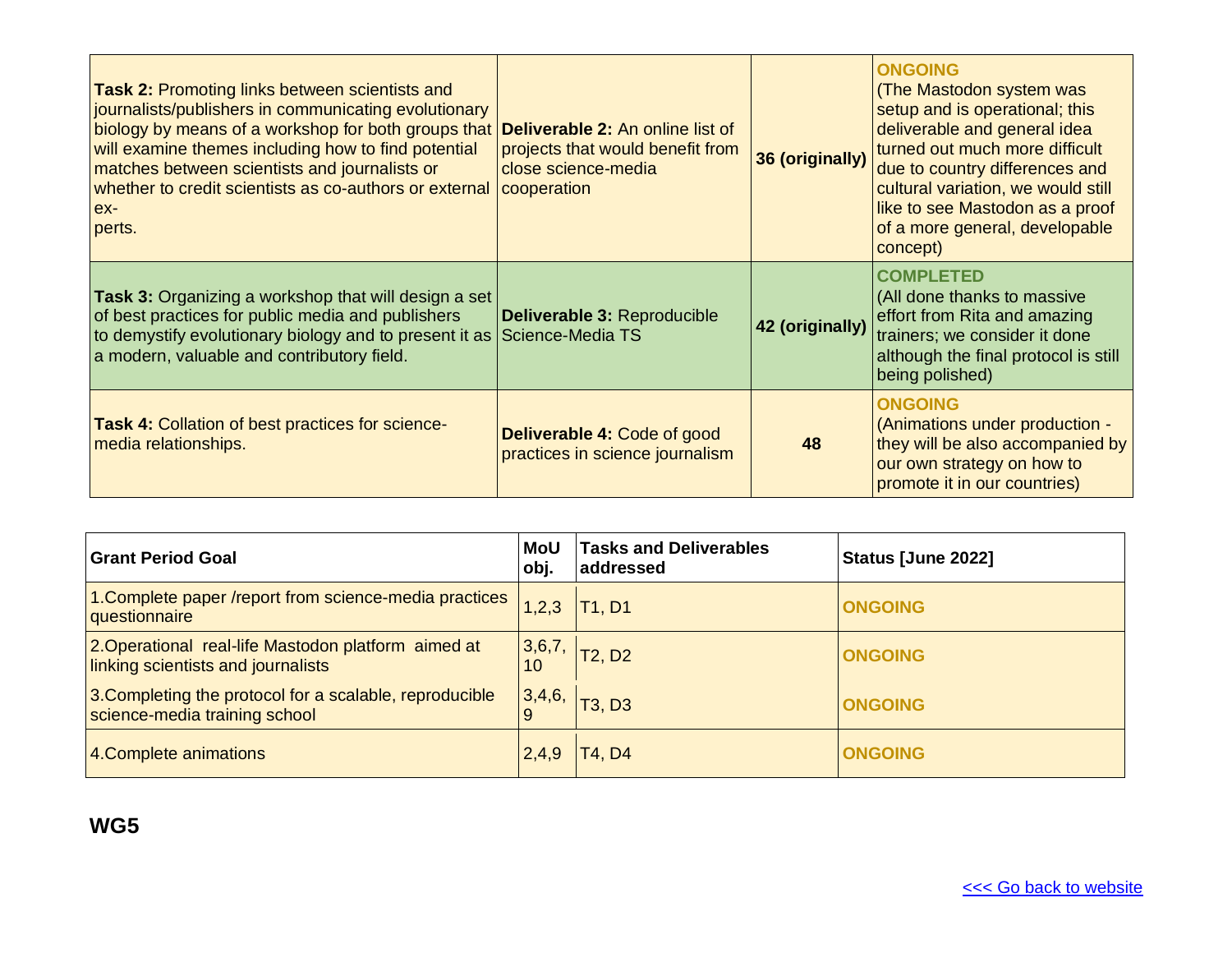| <b>Tasks</b>                                                                                                                                                                                                | <b>Deliverables</b>                                                                                                                                                                          | <b>Due to Action month</b> | <b>Status</b>                                                                                                                                                                                                                                                                                                                                                                                                               |
|-------------------------------------------------------------------------------------------------------------------------------------------------------------------------------------------------------------|----------------------------------------------------------------------------------------------------------------------------------------------------------------------------------------------|----------------------------|-----------------------------------------------------------------------------------------------------------------------------------------------------------------------------------------------------------------------------------------------------------------------------------------------------------------------------------------------------------------------------------------------------------------------------|
| <b>Task 1: Undertaking a systematic</b><br>review of the ways in which<br>researchers can be involved in<br>outreach and develop a set of<br>good practices that improve<br>science and evolution literacy. | <b>Deliverable 1: Report and</b><br>paper reviewing researcher<br>outreach engagement and<br>containing key<br>recommendations<br>on how to encourage<br>researchers' outreach<br>engagement | 36                         | <b>ONGOING</b><br>1a - Finishing the writing:<br>Paper#2 - "Understanding scientists'<br>motivations on science communication:<br>a systematic literature review" -<br>(Planned, VIRTUAL MOBILITY<br><b>GRANT</b> )<br>Paper#3 - "Evolution and science<br>communication: a literature review on<br>its challenges and features" - Ongoing<br>(Extra plan)<br>1bFinal test of the questionnaire<br>launched in 16 languages |
| <b>Task 2: Development of</b><br>standardized tools to enhance<br>researcher engagement in<br>outreach.                                                                                                     | Deliverable 2: Ready to<br>apply assessment toolkit<br>for science outreach events                                                                                                           | 48                         | <b>ONGOING</b>                                                                                                                                                                                                                                                                                                                                                                                                              |
| <b>Task 3: Develop material to</b><br>enhance researcher engagement<br>in outreach.                                                                                                                         | <b>Deliverable 3: Best</b><br>practice guide and<br>recommendations for<br>scientists' engagement                                                                                            | 48                         | <b>ONGOING</b><br>Production of 11 modules (example of<br>module 1), with multilanguage subtitles<br>(assembly of the other webpages and<br>finalisation of the videos with credits in<br>progress)<br>Will be transformed into a written guide                                                                                                                                                                             |
| <b>Task 4: Organize a joint meeting</b><br>with existing COST Action on<br>citizen science to explore citizen-<br>science<br>projects with an evolutionary<br>focus.                                        | <b>Deliverable 4: A</b><br>compendium/ best-<br>practices guide to citizen-<br>science projects in<br>evolution                                                                              | 34                         | <b>ONGOING</b>                                                                                                                                                                                                                                                                                                                                                                                                              |

| <b>Grant Period Goal</b> | <b>MoU</b><br>obj. | <b>Tasks and Deliverables</b><br>addressed | <b>Status [June 2022]</b> |
|--------------------------|--------------------|--------------------------------------------|---------------------------|
|--------------------------|--------------------|--------------------------------------------|---------------------------|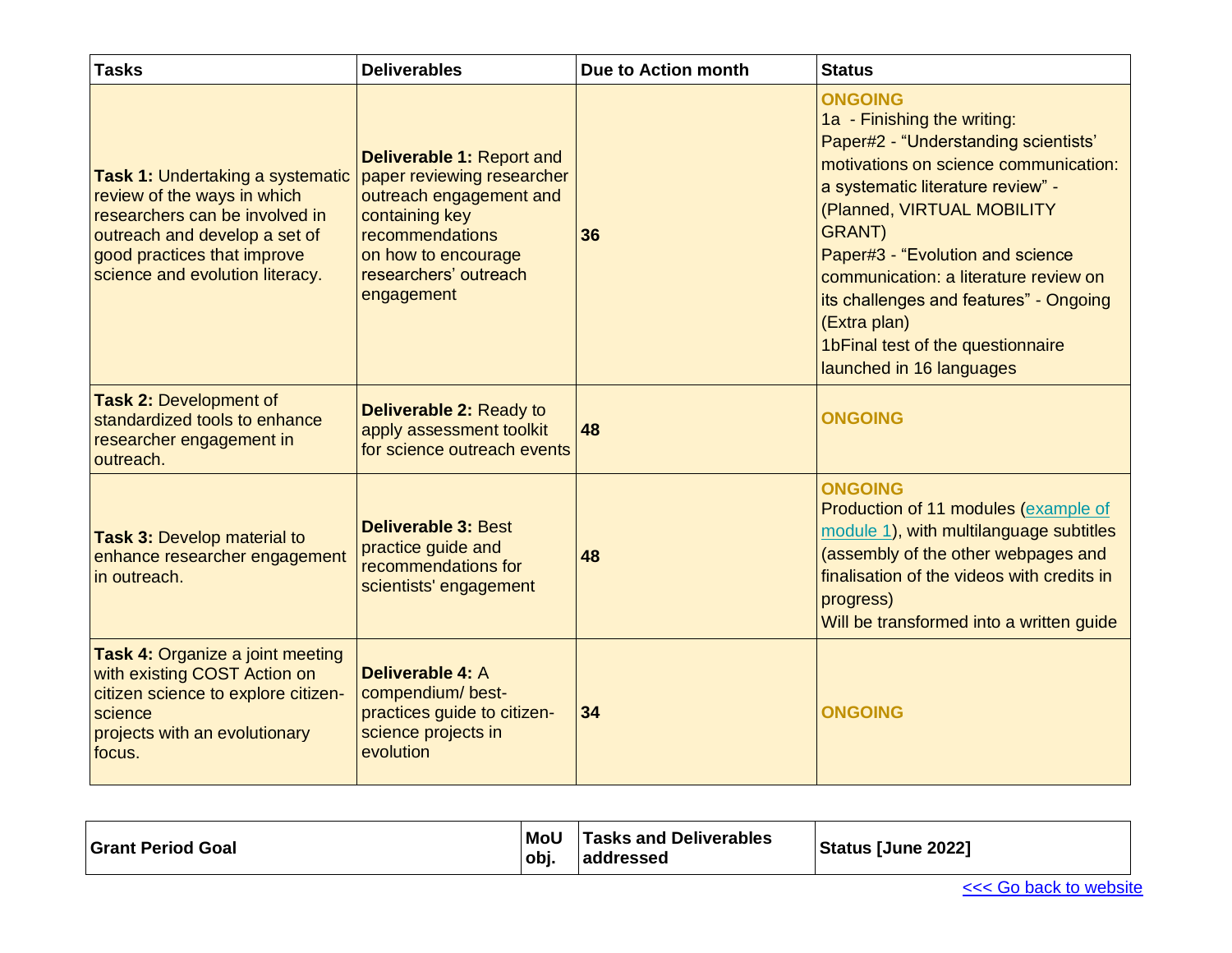| 1. WG5 1b : collect and analyse the data for the survey<br>on researchers' involvement in public engagement,<br>submission of the paper                                             | 1, 2,<br>4, 9                     | <b>T1, D1a</b> | <b>ONGOING:</b> |
|-------------------------------------------------------------------------------------------------------------------------------------------------------------------------------------|-----------------------------------|----------------|-----------------|
| 2. WG5 1b : collect and analyse the data for the survey<br>on researchers' involvement in public engagement,<br>submission of the paper                                             | 1, 2, 6                           | <b>T1, D1b</b> | <b>ONGOING:</b> |
| 3. WG5 2: Testing and implementation of the outreach<br>projects/activities design and assessment toolkit with<br>EuroScitizen members, and public dissemination of the<br>toolkit. | 2,3,4<br>6, 7,<br>8, 9,<br>10, 11 | <b>T2, D1</b>  | <b>ONGOING:</b> |
| $\vert$ 4. WG5 3 : Production a general booklet with advice for<br>researchers on public engagement activities                                                                      | 2, 4,<br>6, 9,<br>11              | T <sub>3</sub> | <b>ONGOING:</b> |
| 5. WG5 3: Produce a series of webinars on successful<br>public engagement activities                                                                                                | 4, 9,<br>11                       | T <sub>3</sub> | <b>ONGOING:</b> |
| 6. WG5 1b: produce a visual summary of the<br>researchers' involvement in public engagement survey                                                                                  | 4, 9                              | <b>T1, D1b</b> | <b>ONGOING:</b> |

| <b>Tasks</b>                                                                                                                                        | <b>Deliverable</b>                                                                                   | <b>Due</b>        | <b>StatusJune 2022</b>                                                                                              |
|-----------------------------------------------------------------------------------------------------------------------------------------------------|------------------------------------------------------------------------------------------------------|-------------------|---------------------------------------------------------------------------------------------------------------------|
| Organize a joint meeting with<br>existing COST Action on<br>citizen science to explore<br>citizen-science<br>projects with an evolutionary<br>focus | A compendium/ best-<br>practices guide to citizen-<br>science projects in evolution<br>(Task 4 WG5). | <b>April 2020</b> | Meeting completed,<br>manuscript resubmitted to<br><b>Proceedings Royal Society</b><br>Series B, following revision |